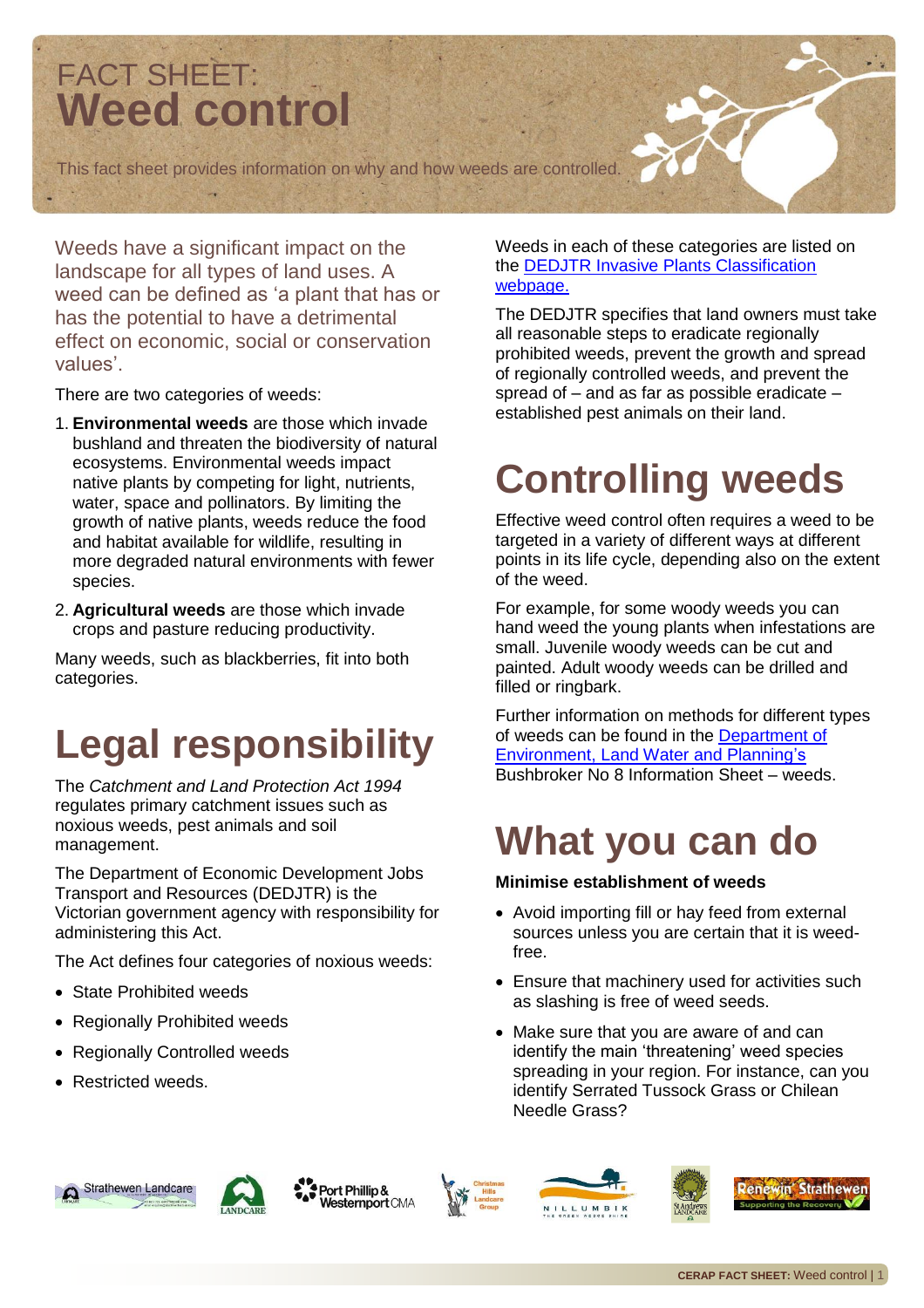Avoid planting known environmental weeds, and where practicable choose indigenous native species instead.

No matter how careful you are, some weed seeds will still find their way onto your property and the best way to stop them germinating is to provide strong competition from non-weedy plants. This may be a healthy cover of indigenous vegetation or a swathe of productive pasture.

As a rule, avoid soil disturbance, as this will open up the soil, bring weeds seeds to the surface and damage the 'good competitors' so that weeds will thrive.

#### **Manage grazing wisely**

Overgrazing pastures creates bare areas and opportunities for weeds like Paterson's Curse and Scotch Thistle to establish.

Equally hazardous is 'set stocking' or leaving stock in a large area for a long period of time, which enables the stock to be 'picky' and eat out the good palatable species while leaving the 'weedy' ones to flourish.

A better approach is rotational or cell grazing, which when strategically used will improve pastures and make it far more difficult for weeds to establish and flourish.

A very effective option is to establish smaller paddocks and laneways by using low-cost electric fencing.

Grazing of native bushland is very destructive and does not add much to productivity. In most cases, the best management of bushland areas includes the complete exclusion of stock. However in some environments, particularly in grasslands where current herbaceous and grassy weed cover is high, limited grazing may be beneficial at an appropriate timing and rate.

# **Weed by hand**

If you detect weeds when an infestation is small, then hand weeding is often the best option and should be done well before the plant sets seed.

Make sure to find out what parts of the plant need to be removed, and whether special care should

be taken in handling or disposing of the plant material.

Small areas of weeds can also be controlled by smothering or with equipment such as weed burners – but obviously keep fire restrictions in mind!

#### **Apply herbicides responsibly**

All weeds have weak spots in their life cycle when they are most susceptible to herbicides.

The correct herbicide must be used and applied by a suitably qualified person, with the recommended method, at the right time and at the correct rate. Hence, a good level of research is always required.

Some herbicides are 'selective' and can be used to target certain categories of plants while sparing the plants you want to keep. For instance, herbicides designed specifically for broad-leaved plants can be used to kill weeds such as Cape Weed, but they will not kill the grasses, thus minimising 'baring the area out'.

If your weed control method exposes the soil, it is important to re-plant, re-sow or encourage the 'good competitors' to fill that space which would otherwise be re-colonised by weeds.

Herbicides applied at the wrong time of the year can be ineffective. This wastes both your time and your money. For example, herbicides used on Scotch Thistle are much more efficient when sprayed in autumn on rosettes than if sprayed on mature plants.

Mature plants have already produced large amounts of seeds, which simply add to the seed bank reserves in the soil.

Chemical controls can have negative impacts on the surrounding environment if applied incorrectly and may harm non-target species.

The 1996 regulations of the *Agricultural and Veterinary Chemicals (Control of use) Act 1992* require users of certain agricultural chemicals to hold an Agricultural Chemical Users Permit (ACUP) or be under the direct supervision of an ACUP holder.

Local Landcare groups regularly organise Farm Chemical Users Courses.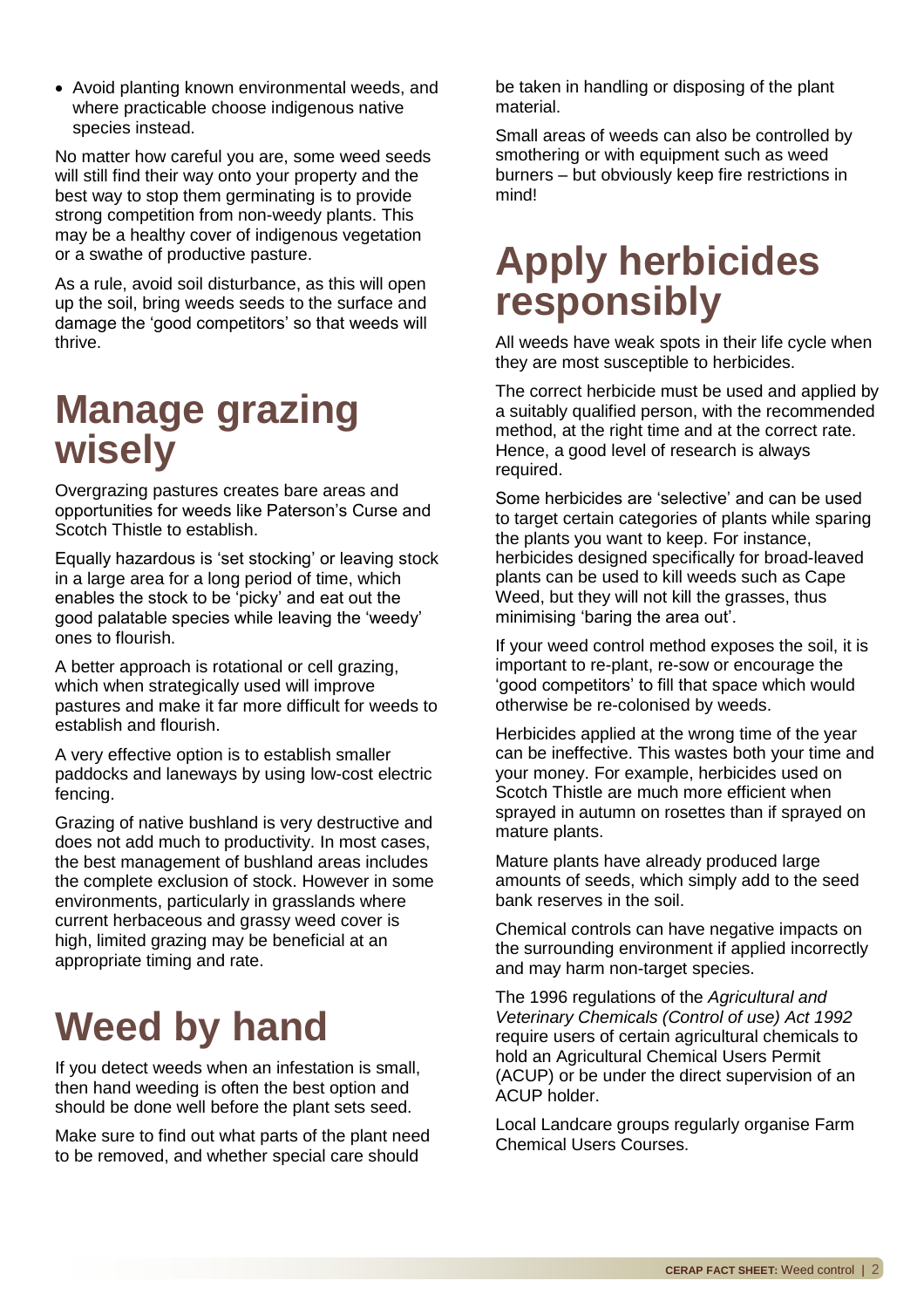## **Use biological control**

Specifically researched, tested and approved biological control agents (such as rusts, beetles and wasps) are available for certain weed species.

In most cases they only slow down the progress of the weed.

Further information on biological control of weeds in Victoria including local weeds such as Bridal Creeper can be found on the [Department](http://www.dpi.vic.gov.au/agriculture/pests-diseases-and-weeds/weeds/invasive-plant-management/biological-control-of-weeds) of [Economic Development Jobs Transport and](http://www.dpi.vic.gov.au/agriculture/pests-diseases-and-weeds/weeds/invasive-plant-management/biological-control-of-weeds)  [Resources \(DEDJTR\) website.](http://www.dpi.vic.gov.au/agriculture/pests-diseases-and-weeds/weeds/invasive-plant-management/biological-control-of-weeds)

### **Suggested timings for weed control**

The table below provides a broad simplification for timing of removal and chemical treatment of the listed weeds that are common in Nillumbik.

The **DEDJTR** website has information notes for most of these weeds. It is important to consult these notes for more detailed information on planning a program to control these weeds.

| <u>11000a1000 (DEB0111) Mobolto:</u> |                         |     |     |              |     |     |     |              |              |              |     |     |
|--------------------------------------|-------------------------|-----|-----|--------------|-----|-----|-----|--------------|--------------|--------------|-----|-----|
|                                      | sum                     | sum | aut | aut          | aut | win | win | win          | spr          | spr          | spr | sum |
| <b>Common Name</b>                   | $\overline{\mathsf{J}}$ | F   | M   | $\mathbf{A}$ | M   | J   | J   | $\mathbf{A}$ | $\mathbf{s}$ | $\mathbf{o}$ | N   | D   |
| <b>Pattersons Curse</b>              |                         |     |     |              |     |     |     |              |              |              |     |     |
| Spanish Heath                        |                         |     |     |              |     |     |     |              |              |              |     |     |
| <b>Broom</b>                         |                         |     |     |              |     |     |     |              |              |              |     |     |
| St John's Wort                       |                         |     |     |              |     |     |     |              |              |              |     |     |
| Gorse                                |                         |     |     |              |     |     |     |              |              |              |     |     |
| <b>Spear Thistle</b>                 |                         |     |     |              |     |     |     |              |              |              |     |     |
| Tradescantia                         |                         |     |     |              |     |     |     |              |              |              |     |     |
| <b>Serrated Tussock</b>              |                         |     |     |              |     |     |     |              |              |              |     |     |
| English Ivy                          |                         |     |     |              |     |     |     |              |              |              |     |     |
| Blackberry                           |                         |     |     |              |     |     |     |              |              |              |     |     |
| Hawthorn                             |                         |     |     |              |     |     |     |              |              |              |     |     |
| Radiata Pine                         |                         |     |     |              |     |     |     |              |              |              |     |     |
| Sweet Pittosporum                    |                         |     |     |              |     |     |     |              |              |              |     |     |
| Cootamundra Wattle                   |                         |     |     |              |     |     |     |              |              |              |     |     |
| Early Black Wattle                   |                         |     |     |              |     |     |     |              |              |              |     |     |
| <b>Boneseed</b>                      |                         |     |     |              |     |     |     |              |              |              |     |     |
| Cotoneaster                          |                         |     |     |              |     |     |     |              |              |              |     |     |